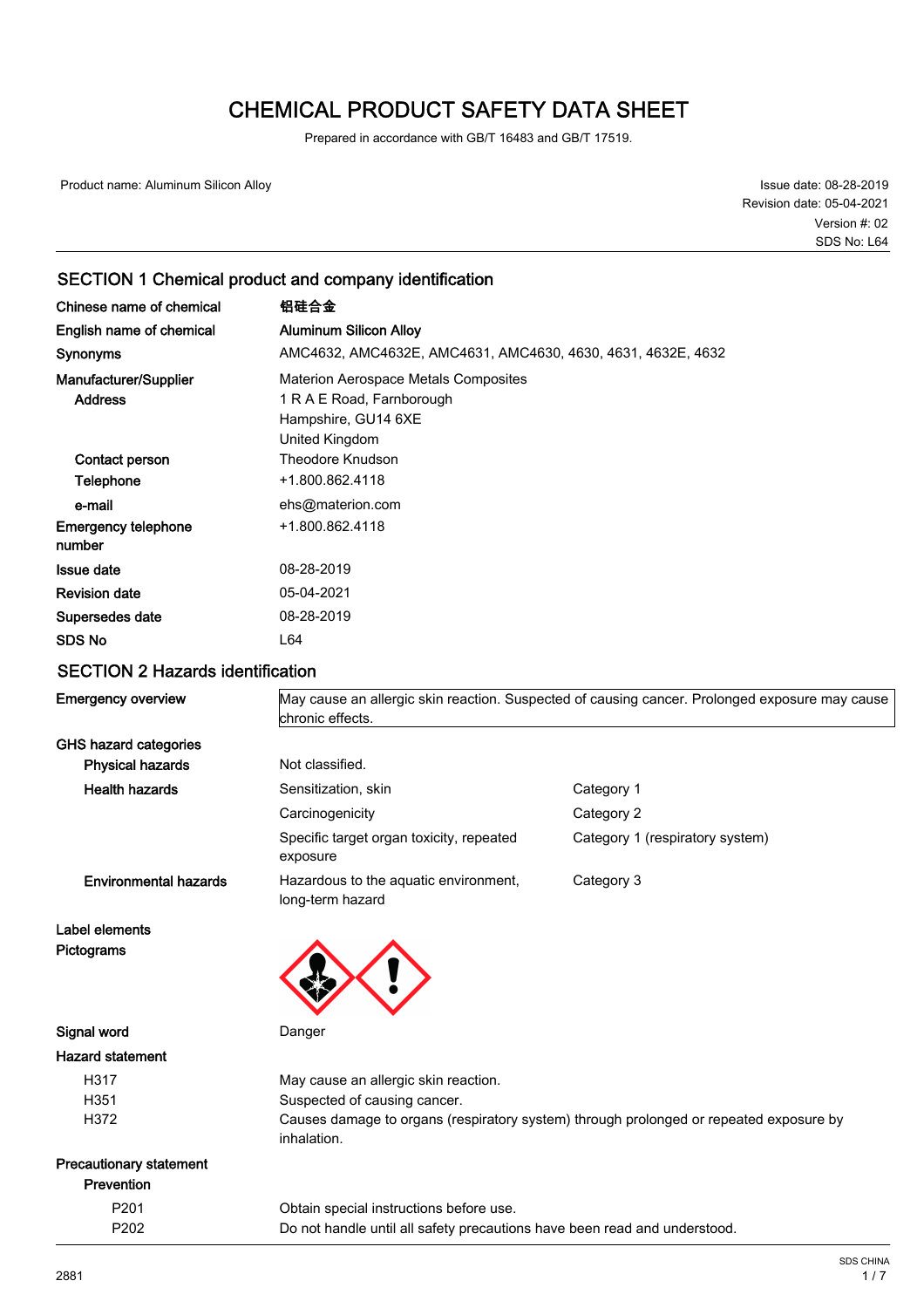| P <sub>260</sub>              | Do not breathe dust/fume/gas/mist/vapors/spray.                                                                                                                              |
|-------------------------------|------------------------------------------------------------------------------------------------------------------------------------------------------------------------------|
| P <sub>264</sub>              | Wash thoroughly after handling.                                                                                                                                              |
| P <sub>270</sub>              | Do not eat, drink or smoke when using this product.                                                                                                                          |
| P272                          | Contaminated work clothing should not be allowed out of the workplace.                                                                                                       |
| P273                          | Avoid release to the environment.                                                                                                                                            |
| P280                          | Wear protective gloves/protective clothing/eye protection/face protection.                                                                                                   |
| Response                      | None.                                                                                                                                                                        |
| <b>Storage</b>                |                                                                                                                                                                              |
| P405                          | Store locked up.                                                                                                                                                             |
| <b>Disposal</b>               |                                                                                                                                                                              |
| P <sub>501</sub>              | Dispose of contents/container in accordance with local/regional/national/international regulations.                                                                          |
| Physical and chemical hazards | The product is stable and non-reactive under normal conditions of use, storage and transport. No<br>unusual fire or explosion hazards noted.                                 |
| Health hazards                | Prolonged inhalation may be harmful. May cause an allergic skin reaction. Expected to be a low<br>ingestion hazard. Direct contact with eyes may cause temporary irritation. |
| Environmental hazards         | The product is not expected to be hazardous to the environment.                                                                                                              |
| Supplemental information      | For further information, please contact the Product Stewardship Department at +1.216.383.4019.                                                                               |

### SECTION 3 Composition/information on ingredients

| Substance/mixture    | Mixture |                   |                   |
|----------------------|---------|-------------------|-------------------|
| <b>Chemical name</b> |         | Concentration (%) | <b>CAS Number</b> |
| 铝                    |         | $71 - 87$         | 7429-90-5         |
| Aluminum             |         |                   |                   |
| 硅                    |         | $9 - 24$          | 7440-21-3         |
| Silicon              |         |                   |                   |
| 铜                    |         | $1.8 - 2.2$       | 7440-50-8         |
| Copper               |         |                   |                   |
| 铁                    |         | $1.6 - 2$         | 7439-89-6         |
| Iron                 |         |                   |                   |
| 镍                    |         | $0.7 - 1.1$       | 7440-02-0         |
| Nickel               |         |                   |                   |
| 镁                    |         | $0.5 - 0.7$       | 7439-95-4         |
| Magnesium            |         |                   |                   |

### SECTION 4 First aid measures

| Inhalation                                      | Move to fresh air. Call a physician if symptoms develop or persist.                                                                                                                                                                                    |  |
|-------------------------------------------------|--------------------------------------------------------------------------------------------------------------------------------------------------------------------------------------------------------------------------------------------------------|--|
| <b>Skin contact</b>                             | Wash off with soap and water. Get medical attention if irritation develops and persists.                                                                                                                                                               |  |
| Eye contact                                     | Rinse with water. Get medical attention if irritation develops and persists.                                                                                                                                                                           |  |
| Ingestion                                       | Rinse mouth. Get medical attention if symptoms occur.                                                                                                                                                                                                  |  |
| Most important symptoms and<br>health effects   | Prolonged exposure may cause chronic effects.                                                                                                                                                                                                          |  |
| Personal protection for first-aid<br>responders | If exposed or concerned: get medical attention/advice. If you feel unwell, seek medical advice<br>(show the label where possible). Ensure that medical personnel are aware of the material(s)<br>involved, and take precautions to protect themselves. |  |
| Notes to physician                              | Provide general supportive measures and treat symptomatically. Keep victim under observation.<br>Symptoms may be delayed.                                                                                                                              |  |

## SECTION 5 Fire-fighting measures

Extinguishing media **Powder.** Dry sand.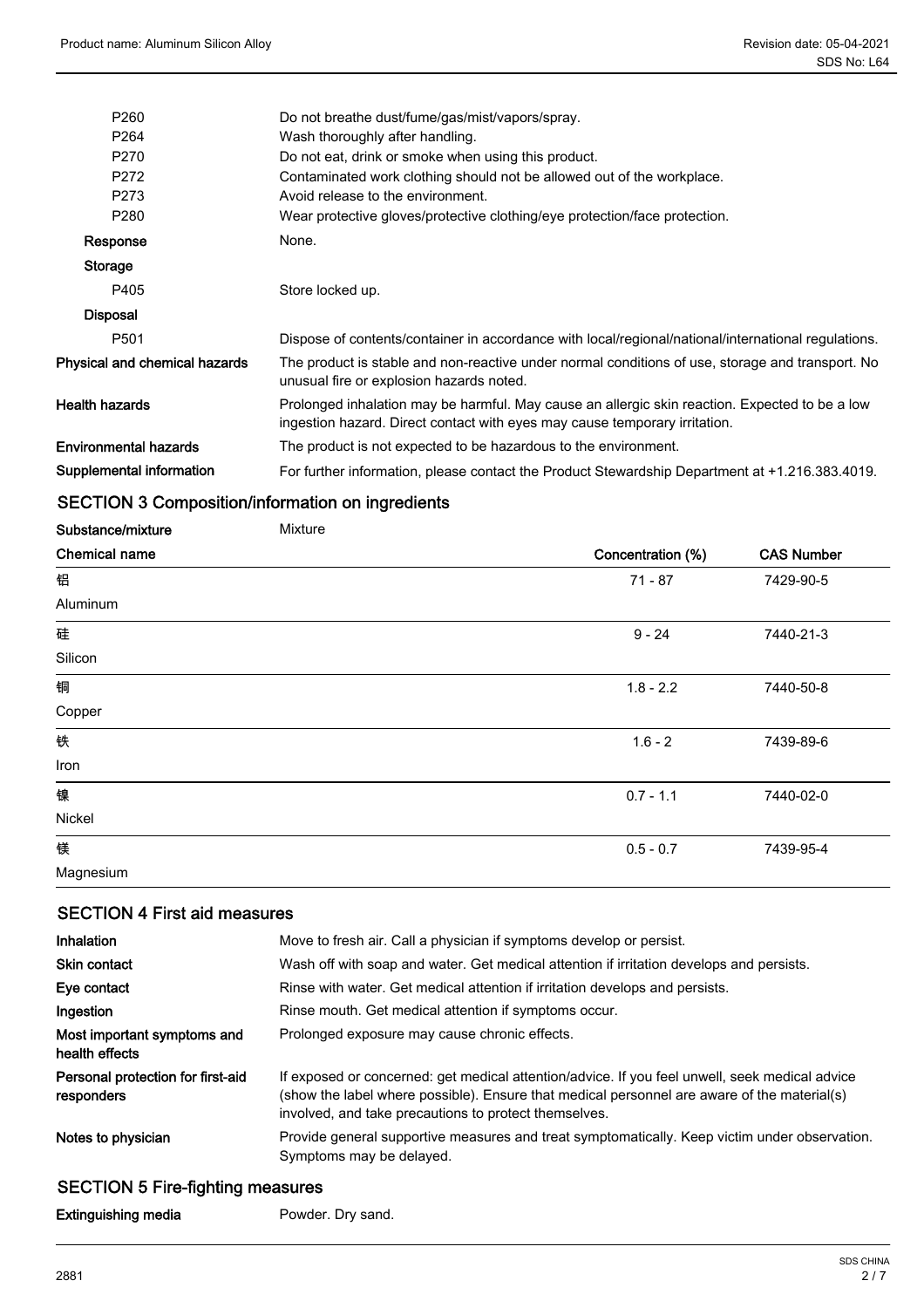| Extinguishing media to avoid     | Do not use water jet as an extinguisher, as this will spread the fire. Carbon dioxide (CO2).  |  |
|----------------------------------|-----------------------------------------------------------------------------------------------|--|
| Specific hazards                 | During fire, gases hazardous to health may be formed.                                         |  |
| Special fire fighting procedures | Move containers from fire area if you can do so without risk.                                 |  |
| Protection of fire-fighters      | Self-contained breathing apparatus and full protective clothing must be worn in case of fire. |  |
| General fire hazards             | No unusual fire or explosion hazards noted.                                                   |  |
| Specific methods                 | Use standard firefighting procedures and consider the hazards of other involved materials.    |  |
|                                  |                                                                                               |  |

### SECTION 6 Accidental release measures

#### Personal precautions, protective equipment and emergency procedures

| For non-emergency<br>personnel                             | Wear appropriate protective equipment and clothing during clean-up. Ensure adequate ventilation.<br>Local authorities should be advised if significant spillages cannot be contained.                                                              |
|------------------------------------------------------------|----------------------------------------------------------------------------------------------------------------------------------------------------------------------------------------------------------------------------------------------------|
| For emergency responders                                   | Keep unnecessary personnel away.                                                                                                                                                                                                                   |
| <b>Environmental precautions</b>                           | Avoid release to the environment. Prevent further leakage or spillage if safe to do so. Avoid<br>discharge into drains, water courses or onto the ground. Inform appropriate managerial or<br>supervisory personnel of all environmental releases. |
| Clean-up methods and materials<br>and containment measures | Collect and dispose of spillage as indicated in section 13 of the SDS.                                                                                                                                                                             |
| Prevention of secondary<br>hazards                         | Not available.                                                                                                                                                                                                                                     |
| <b>SECTION 7 Handling and storage</b>                      |                                                                                                                                                                                                                                                    |

**Handling** 

Obtain special instructions before use. Do not handle until all safety precautions have been read and understood. Provide adequate ventilation. Avoid breathing dust/fume/gas/mist/vapors/spray. Avoid contact with eyes, skin, and clothing. Should be handled in closed systems, if possible. Wear appropriate personal protective equipment. Wash hands thoroughly after handling. Observe good industrial hygiene practices.

Storage Store in original tightly closed container.

### SECTION 8 Exposure controls/personal protection

#### Exposure limits

China OELs. Occupational Exposure Limits for Hazardous Agents in the Workplace, Chemical Hazardous Agents (GBZ 2.1-2007)

| <b>Components</b>        | Type   | Value              | <b>Form</b> |  |
|--------------------------|--------|--------------------|-------------|--|
| Aluminum (CAS 7429-90-5) | PC-TWA | $3 \text{ mg/m}$   | Total dust. |  |
| Copper (CAS 7440-50-8)   | PC-TWA | 1 ma/m3            | Dust.       |  |
|                          |        | $0.2 \text{ mg/m}$ | Fume.       |  |
| Nickel (CAS 7440-02-0)   | PC-TWA | mg/m3              |             |  |

| <b>Biological limit values</b> | No biological exposure limits noted for the ingredient(s).                                                                                                                                                                                                                                                                                                                                                                                                                                                                                                                                                                                                                                                                                                                               |
|--------------------------------|------------------------------------------------------------------------------------------------------------------------------------------------------------------------------------------------------------------------------------------------------------------------------------------------------------------------------------------------------------------------------------------------------------------------------------------------------------------------------------------------------------------------------------------------------------------------------------------------------------------------------------------------------------------------------------------------------------------------------------------------------------------------------------------|
| <b>Monitoring methods</b>      | Follow standard monitoring procedures.                                                                                                                                                                                                                                                                                                                                                                                                                                                                                                                                                                                                                                                                                                                                                   |
| <b>Engineering measures</b>    | Good general ventilation (typically 10 air changes per hour) should be used. Ventilation rates<br>should be matched to conditions. If applicable, use process enclosures, local exhaust ventilation,<br>or other engineering controls to maintain airborne levels below recommended exposure limits. If<br>exposure limits have not been established, maintain airborne levels to an acceptable level.                                                                                                                                                                                                                                                                                                                                                                                   |
| Personal protective equipment  |                                                                                                                                                                                                                                                                                                                                                                                                                                                                                                                                                                                                                                                                                                                                                                                          |
| <b>Respiratory protection</b>  | When airborne exposures exceed or have the potential to exceed the occupational exposure<br>limits, approved respirators must be used as specified by an Industrial Hygienist or other qualified<br>professional. Respirator users must be medically evaluated to determine if they are physically<br>capable of wearing a respirator. Quantitative and/or qualitative fit testing and respirator training<br>must be satisfactorily completed by all personnel prior to respirator use. Users of tight fitting<br>respirators must be clean shaven on those areas of the face where the respirator seal contacts the<br>face. Use pressure-demand airline respirators when performing jobs with high potential exposures<br>such as changing filters in a baghouse air cleaning device. |
| Hand protection                | Wear gloves to prevent contact with particulate or solutions. Wear gloves to prevent metal cuts<br>and skin abrasions during handling.                                                                                                                                                                                                                                                                                                                                                                                                                                                                                                                                                                                                                                                   |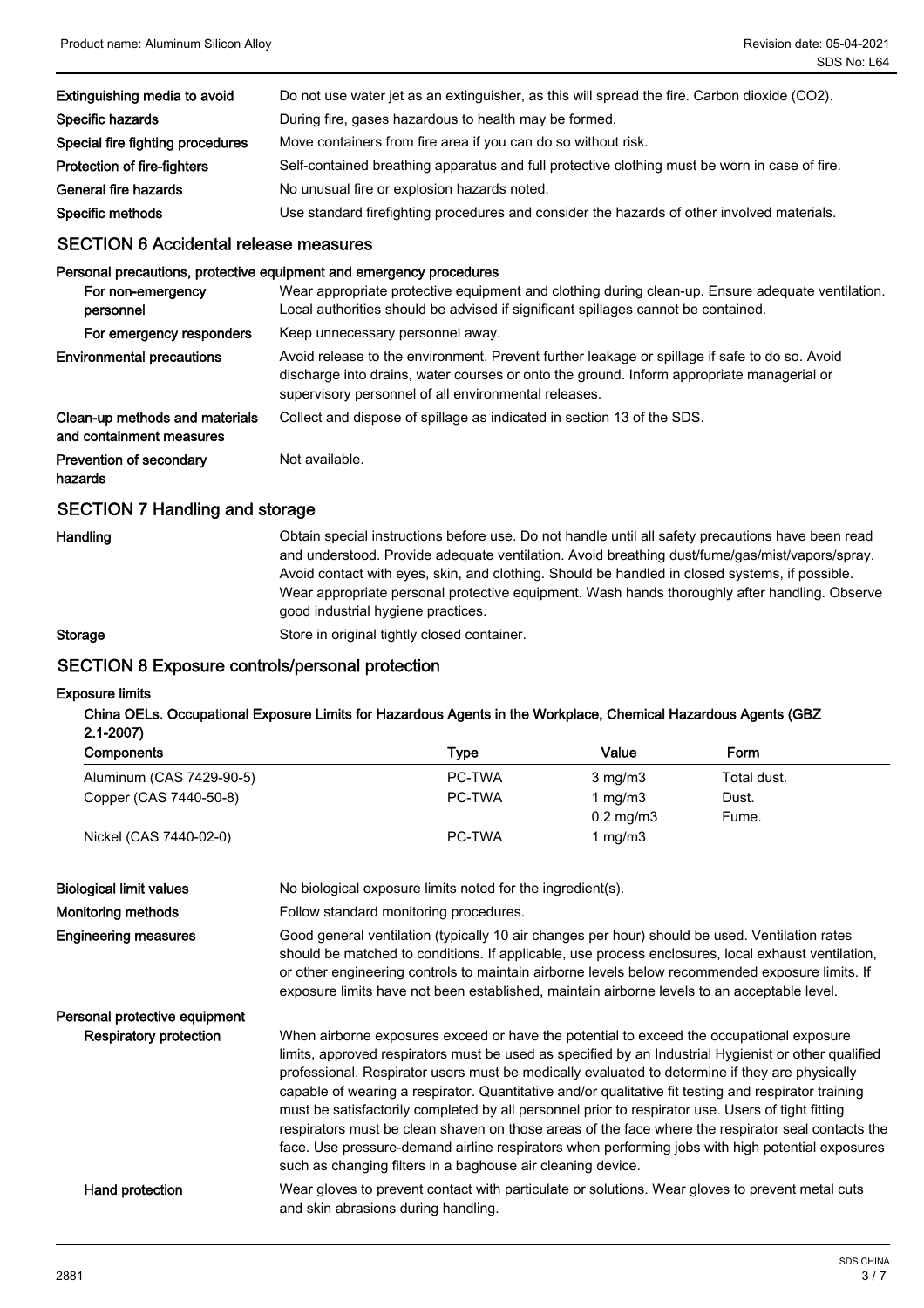| Eye protection           | Wear approved safety glasses, goggles, face shield and/or welder's helmet when risk of eye injury<br>is present, particularly during operations that generate dust, mist or fume. |
|--------------------------|-----------------------------------------------------------------------------------------------------------------------------------------------------------------------------------|
| Skin and body protection | Protective overgarments or work clothing must be worn by persons who may become<br>contaminated with particulate during activities.                                               |
| Hygiene measures         | Always observe good personal hygiene measures, such as washing after handling the material<br>and before eating, drinking, and/or smoking.                                        |

### SECTION 9 Physical and chemical properties

| Appearance                                                 |                                                    |
|------------------------------------------------------------|----------------------------------------------------|
| <b>Physical state</b>                                      | Solid.                                             |
| Form                                                       | Solid.                                             |
| Color                                                      | Silver. Grey metallic.                             |
| Odor                                                       | None.                                              |
| <b>Odor threshold</b>                                      | Not applicable.                                    |
| рH                                                         | Not applicable.                                    |
| Melting point/freezing point                               | > 1018.4 °F (> 548 °C) estimated / Not applicable. |
| Boiling point, initial boiling point,<br>and boiling range | Not applicable.                                    |
| Flash point                                                | Not applicable.                                    |
| Flammability limit - lower (%)                             | Not available.                                     |
| Flammability limit - upper (%)                             | Not available.                                     |
| Explosive limit - lower (%)                                | Not applicable.                                    |
| Explosive limit - upper (%)                                | Not applicable.                                    |
| Vapor pressure                                             | Not applicable.                                    |
| Vapor density                                              | Not applicable.                                    |
| <b>Relative density</b>                                    | Not applicable.                                    |
| <b>Density</b>                                             | $2.70$ g/cm <sup>3</sup>                           |
| Solubility(ies)                                            |                                                    |
| Solubility (water)                                         | Insoluble                                          |
| <b>Partition coefficient</b><br>(n-octanol/water)          | Not applicable.                                    |
| Auto-ignition temperature                                  | Not applicable.                                    |
| <b>Decomposition temperature</b>                           | Not applicable.                                    |
| <b>Evaporation rate</b>                                    | Not applicable.                                    |
| Flammability (solid, gas)                                  | Not applicable.                                    |
| Other data                                                 |                                                    |
| <b>Explosive properties</b>                                | Not explosive.                                     |
| <b>Oxidizing properties</b>                                | Not oxidizing.                                     |
| <b>Viscosity</b>                                           | Not applicable.                                    |

### SECTION 10 Stability and reactivity

| Reactivity                                 | The product is stable and non-reactive under normal conditions of use, storage and transport. |  |
|--------------------------------------------|-----------------------------------------------------------------------------------------------|--|
| <b>Stability</b>                           | Material is stable under normal conditions.                                                   |  |
| Possibility of hazardous<br>reactions      | No dangerous reaction known under conditions of normal use.                                   |  |
| Conditions to avoid                        | Contact with incompatible materials.                                                          |  |
| Incompatible materials                     | Strong oxidizing agents.                                                                      |  |
| <b>Hazardous decomposition</b><br>products | No hazardous decomposition products are known.                                                |  |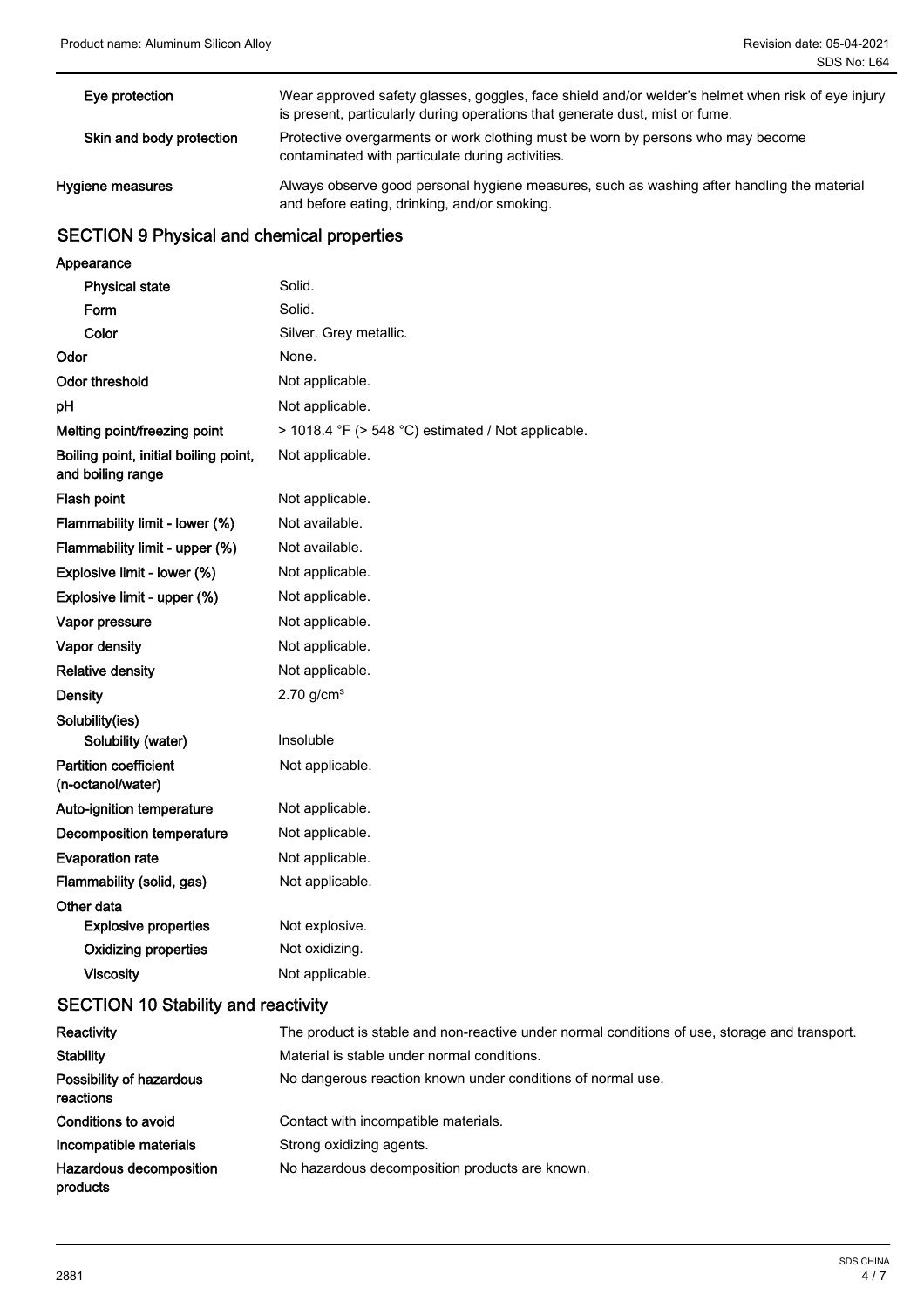### SECTION 11 Toxicological information

| <b>Acute toxicity</b>                                                 | Not available.                                                                                                      |                                     |  |  |
|-----------------------------------------------------------------------|---------------------------------------------------------------------------------------------------------------------|-------------------------------------|--|--|
| Routes of exposure                                                    | Inhalation.                                                                                                         |                                     |  |  |
| <b>Symptoms</b>                                                       | Prolonged exposure may cause chronic effects.                                                                       |                                     |  |  |
| Skin corrosion/irritation                                             | Prolonged skin contact may cause temporary irritation.                                                              |                                     |  |  |
| Serious eye damage/eye<br>irritation                                  | Direct contact with eyes may cause temporary irritation.                                                            |                                     |  |  |
| Respiratory or skin sensitization                                     |                                                                                                                     |                                     |  |  |
| <b>Respiratory sensitization</b>                                      | Not a respiratory sensitizer.                                                                                       |                                     |  |  |
| Skin sensitizer                                                       | This product is not expected to cause skin sensitization.                                                           |                                     |  |  |
| Germ cell mutagenicity                                                | No data available to indicate product or any components present at greater than 0.1% are<br>mutagenic or genotoxic. |                                     |  |  |
| Carcinogenicity                                                       | May cause cancer.                                                                                                   |                                     |  |  |
| China OELs for hazardous agents in the workplace: Carcinogen Category |                                                                                                                     |                                     |  |  |
| NICKEL METAL (CAS 7440-02-0)                                          |                                                                                                                     | Possible human carcinogen.          |  |  |
| IARC Monographs. Overall Evaluation of Carcinogenicity                |                                                                                                                     |                                     |  |  |
| Nickel (CAS 7440-02-0)                                                |                                                                                                                     | 2B Possibly carcinogenic to humans. |  |  |
| Toxic to reproduction                                                 | Not classified.                                                                                                     |                                     |  |  |
| Specific target organ toxicity<br>following single exposure           | Not classified.                                                                                                     |                                     |  |  |
| Specific target organ toxicity<br>following repeated exposure         | Causes damage to organs (respiratory system) through prolonged or repeated exposure by<br>inhalation.               |                                     |  |  |
| <b>Aspiration hazard</b>                                              | Not an aspiration hazard.                                                                                           |                                     |  |  |
| <b>Chronic effects</b>                                                | Causes damage to organs through prolonged or repeated exposure.                                                     |                                     |  |  |

## SECTION 12 Ecological information

### Ecotoxicological data

| <b>Components</b>      |                        |             | <b>Species</b>                                                      | <b>Test Results</b> |
|------------------------|------------------------|-------------|---------------------------------------------------------------------|---------------------|
|                        | Copper (CAS 7440-50-8) |             |                                                                     |                     |
|                        | <b>Aquatic</b>         |             |                                                                     |                     |
|                        | Acute                  |             |                                                                     |                     |
|                        | Crustacea              | EC50        | Blue crab (Callinectes sapidus)                                     | $0.0031$ mg/l       |
|                        | Fish                   | <b>LC50</b> | Fathead minnow (Pimephales promelas) 0.0219 - 0.0446 mg/l, 96 hours |                     |
| Nickel (CAS 7440-02-0) |                        |             |                                                                     |                     |
|                        | Aquatic                |             |                                                                     |                     |
|                        | Acute                  |             |                                                                     |                     |
|                        | Fish                   | <b>LC50</b> | Rainbow trout, donaldson trout<br>(Oncorhynchus mykiss)             | $0.06$ mg/l, 4 days |

\* Estimates for product may be based on additional component data not shown.

| <b>Ecotoxicity</b>                        | The product is not classified as environmentally hazardous.                                 |  |  |
|-------------------------------------------|---------------------------------------------------------------------------------------------|--|--|
| Persistence and degradability             | Not available.                                                                              |  |  |
| <b>Bioaccumulation</b>                    | Not available.                                                                              |  |  |
| Mobility in soil                          | Not available.                                                                              |  |  |
| Other hazardous effects                   | Not available.                                                                              |  |  |
| <b>SECTION 13 Disposal considerations</b> |                                                                                             |  |  |
| <b>Residual waste</b>                     | Dispose of in accordance with local regulations. Empty containers or liners may retain some |  |  |

product residues. This material and its container must be disposed of in a safe manner (see: Disposal instructions).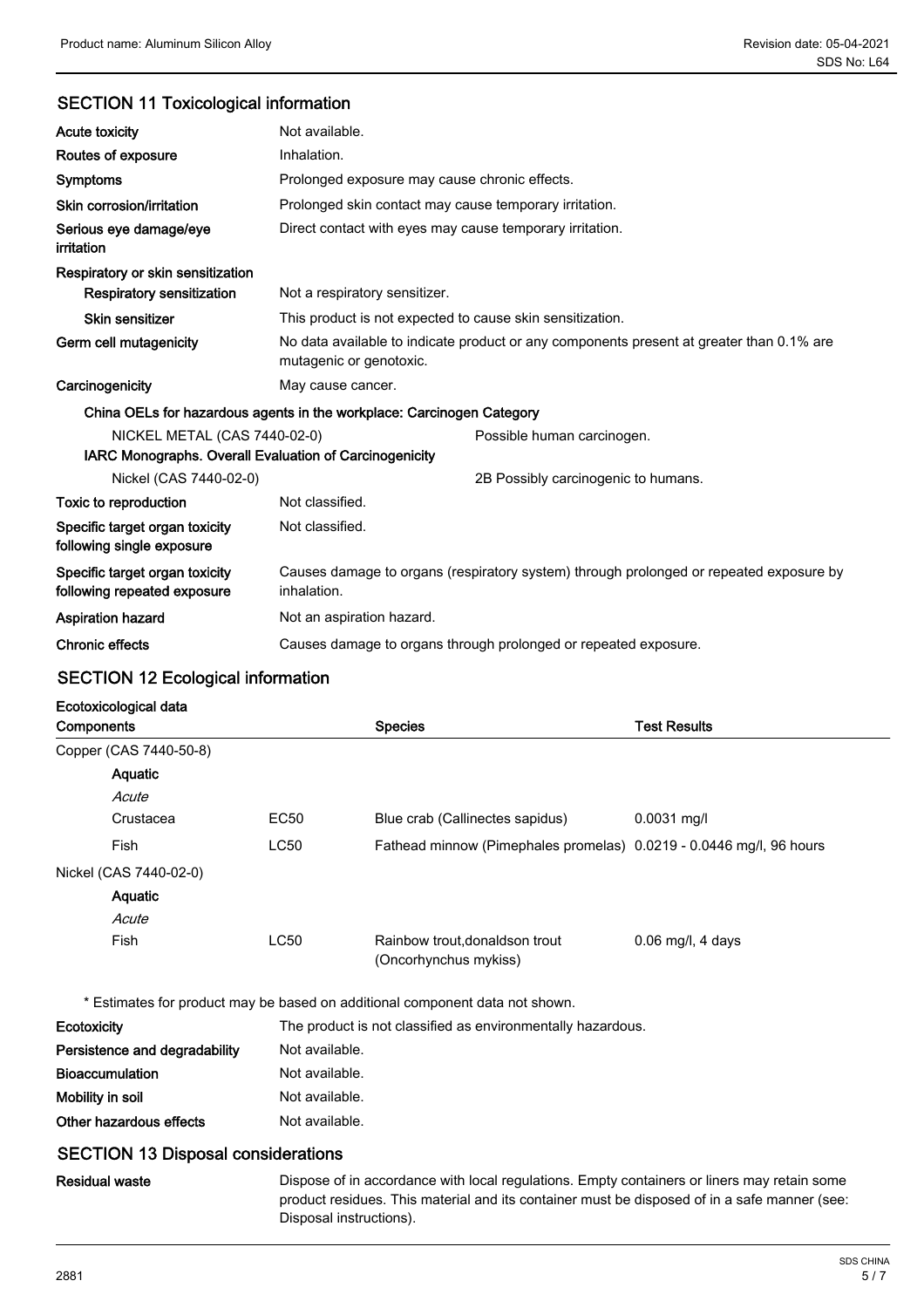| Contaminated packaging     | Since emptied containers may retain product residue, follow label warnings even after container is<br>emptied. Empty containers should be taken to an approved waste handling site for recycling or<br>disposal. |
|----------------------------|------------------------------------------------------------------------------------------------------------------------------------------------------------------------------------------------------------------|
| Local disposal regulations | Collect and reclaim or dispose in sealed containers at licensed waste disposal site.                                                                                                                             |

#### SECTION 14 Transport information

#### CNDG

Not regulated as dangerous goods.

#### IATA

Not regulated as dangerous goods.

#### IMDG

Not regulated as dangerous goods.

#### Transport in bulk according to Not available. Annex II of MARPOL 73/78 and the IBC Code

#### SECTION 15 Regulatory information

#### Law of the People's Republic of China on Prevention and Control of Occupational Diseases

#### Classification of occupational disease hazards

ALUMINUM DUST (CAS 7429-90-5) COPPER AND ITS COMPOUNDS (CAS 7440-50-8) DUST FROM IRON AND ITS COMPOUNDS (CAS 7439-89-6)

#### Regulations on the Control over Safety of Dangerous Chemicals

#### Catalog of Hazardous Chemicals

ALUMINIUM POWDER (CAS 7429-90-5) MAGNESIUM (CAS 7439-95-4) SILICON POWDER, AMORPHOUS (CAS 7440-21-3)

#### Regulations on Labor Protection in Workplaces Where Toxic Substances Are Used

#### Directory of Highly Toxic Substances

Nickel (CAS 7440-02-0)

### Provision on the Environmental Administration of New Chemical Substances

| <b>China Inventory of Existing Chemical Substances</b> |                                                    |                        |  |  |
|--------------------------------------------------------|----------------------------------------------------|------------------------|--|--|
| Country(s) or region                                   | Inventory name                                     | On inventory (yes/no)* |  |  |
| China                                                  | Inventory of Existing Chemical Substances in China | Yes                    |  |  |
|                                                        | (IECSC)                                            |                        |  |  |

\*A "Yes" indicates that all components of this product comply with the inventory requirements administered by the governing country(s) A "No" indicates that one or more components of the product are not listed or exempt from listing on the inventory administered by the governing country(s).

#### International regulations

Stockholm Convention

Not applicable.

Rotterdam Convention

Not applicable.

### Montreal Protocol

Not applicable.

#### Kyoto protocol

Not applicable.

#### Basel Convention

Not applicable.

### SECTION 16 Other information

References Not available.